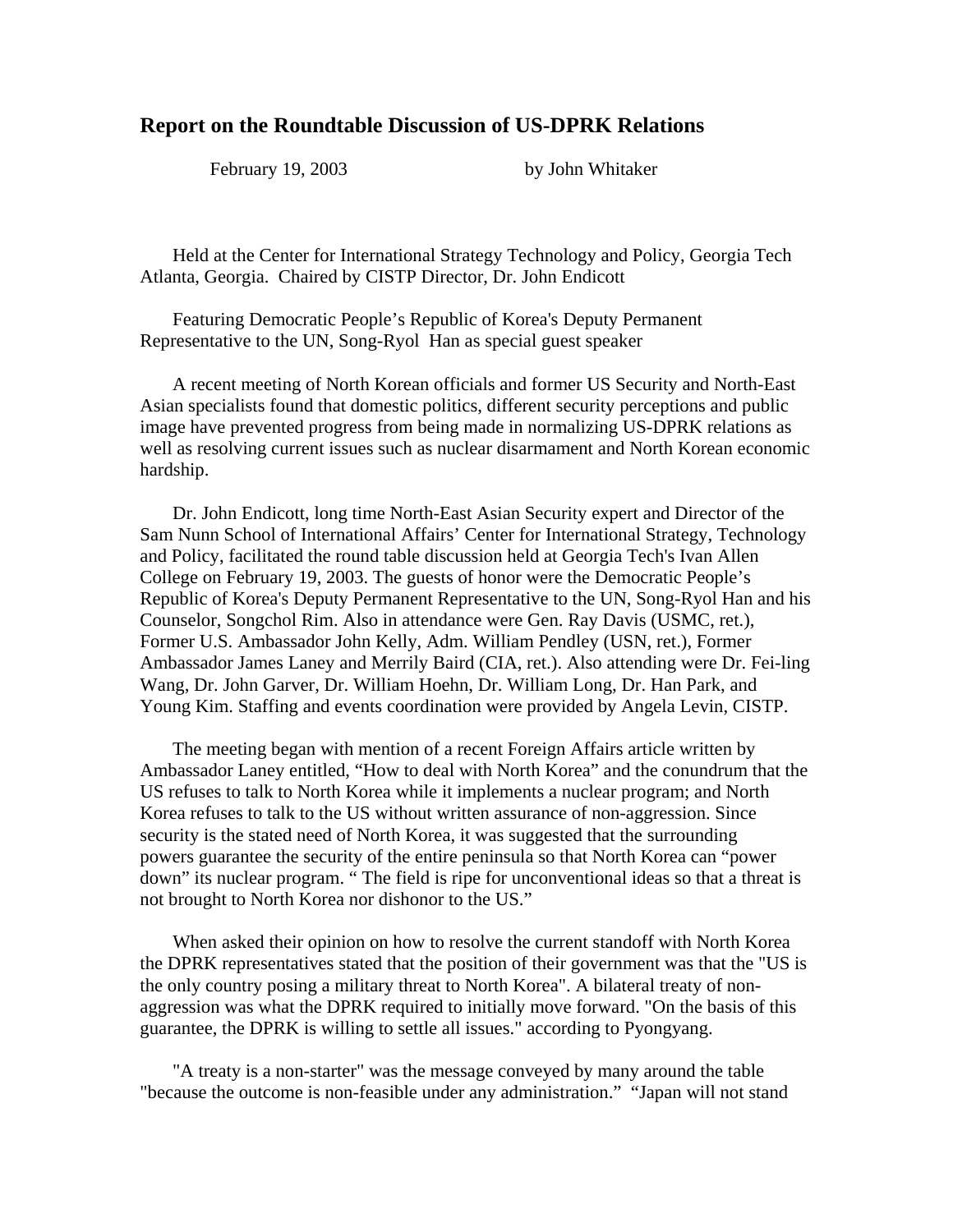still for a nuclear North Korea" was another. The preferred US first step would be to start by consulting with the surrounding powers, like Japan, before moving forward to a position which would guarantee US security. According to several Americans, the US position called for a multilateral regional security agreement, under which security guarantees of a bilateral nature could be discussed.

 DPRK officials replied that North Korea was a small country and therefore needed more security guarantees from the US to feel secure. The unresolved status of the Korean conflict was pointed to by a US participant as the basis for this insecurity and raised the issue of a non-aggression pact to end what the DPRK has seen as an ongoing conflict.

 Although the DPRK delegation believed the nuclear issue was created by the US (when it violated the 1994 Agreed Framework by not delivering the heavy oil promised by President Clinton) a US participant responded that the abandonment of the NPT by the DPRK had made things very hard on the Administration. "I don't see any chance of agreement as long as IAEA standards are not met." He went on to stress that the nuclear concerns were not a subsidiary issue but a vital part of any process. Multilateral agreements were also not be underestimated in influencing US policy, according to this speaker.

Furthermore, as stated by another US discussant, it would be impossible for this or any administration to get a bilateral Non-Aggression Treaty from the U.S. Senate. It would require 67 out of 100 senators to approve such a treaty, about which he commented "there are more than 33 senators that I know of who would object". Pointing out the largely conservative makeup of the current Senate and present mood of the country, he stated that unless the DPRK could change a large number of American minds it would be extremely difficult to obtain their objective. Such an agreement could serve as an opening position for the DPRK but could not be achieved as a goal in and of itself. The North Korean side countered by pointing out that the current US position treated bilateral talks as a "reward for good behavior" rather than as a reasonable solution to the problems facing any two countries.

 According to the DPRK government, US actions had unsettled the situation. By referring to the DPRK as part of the "Axis of Evil", targeting them in nuclear attack planning and other military moves, the US had raised fears that North Korea might be the next country targeted after a US-Iraqi War. North Korea feared the DPRK-US military imbalance. Several from the US commented that there was a general view that a war on the Korean peninsula would have only losers and no winners. Several speakers stated that the US government was reacting to the general trend of North Korean actions over the past few years. These included the abrogation of the NPT treaty, the expulsion of IAEA inspectors, the flow of hostile rhetoric against the United States, and the adoption of the unrealistic non-aggression treaty as a policy goal. The result of all these actions was to make it politically impossible for the Administration to negotiate with the DPRK without some sign of goodwill, such as progress on the nuclear issue.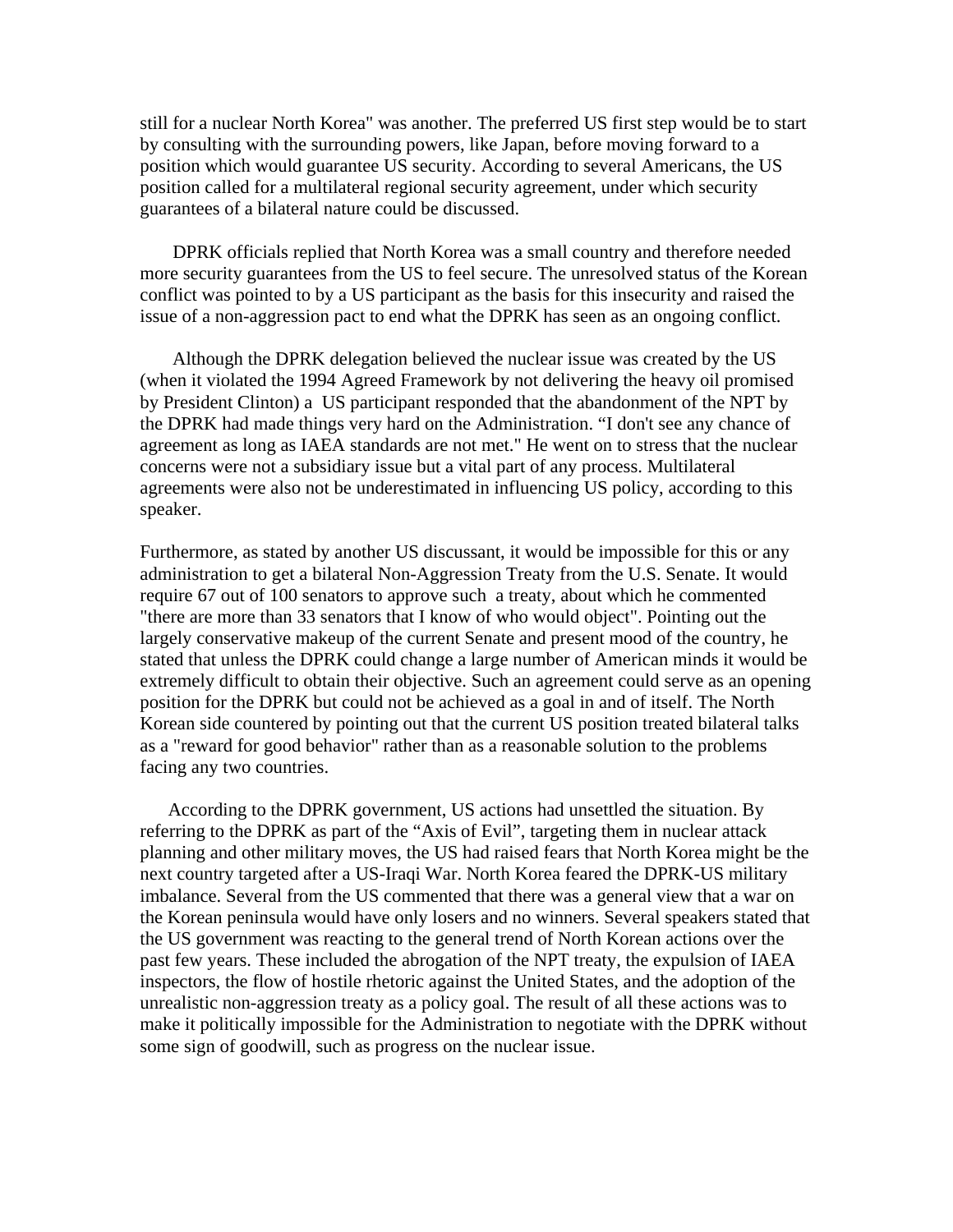To resolve these issues the concept of a Quadra-Lineal Pact was introduced, by another US discussant, as a possible position both the United States and North Korea could endorse. This would involved a security guarantee by four powers, the US, Japan, China and Russia, that protected both North Korean and South Korean sovereignty as well as including them as participants in the pact. Within such a pact, the US could negotiate with North Korea in such areas as nuclear disarmament, the conclusion of a Korean War Peace Treaty, and the eventual demilitarization of the peninsula. However, the position of the DPRK officials was that these were discussible only if they were first able to initiate talks with the main actor, the United States. The lack of direct communication with the US prevented real resolution in what are seen as essentially bilateral problems.

 The economic problems were next on the agenda and were closely intertwined with the question of image. US participants who had recently visited to North Korea spoke of some of the severe problems there. Starvation seemed endemic to the northern half of the peninsula and recent population growth had exasperated this existing problem. Another quandary was the Korean War Armistice, which seemed to keep North Korea in a perpetual state of mobilization while stripping resources from other economic sectors.

 The North Korean officials warned of a current opinion, in the Pyongyang government, that the United States was deliberately threatening North Korea to keep it occupied militarily and subsequently poor. The collapse of the Soviet Union and its trade bloc had already damaged the North Korean economy by 10 to 20%. However, trade projects like the free trade zone of Sinuiju and agreements with China were poised to develop this area into a future Hong Kong. Economic and managerial reforms were gradually changing the DPRK into a more competitive nation but realizing these improvements is difficult because mass media only bothers to portray "the DPRK as militaristic and starving". A fully comprehensive approach to media coverage of the country was seen as a necessary forward step.

 In support of multilateral economic arrangements it was further suggested, by a US participant, that the US administration would have an easier time selling a North Korean aid package to the US Senate if the US did not fund the enterprise alone. Also, since security and economic development seemed to be parallel issues, another US speaker felt that the exclusion of Japan made little sense in the long term. Other US speakers commented that there was a need for transparency on the part of North Korea. "North Korea needs to do what the Chinese did in the seventies" and use different means to invite people in and give North Korea a positive image. "All countries have poverty, many countries have starvation" and they should not feel embarrassed or tighten controls according to another US speaker. A third US participant stated, "There is a feeling of Alice in Wonderland when it comes to your country" of a mysterious place difficult to penetrate and consequently perceived badly in the press. A way to correct this would be to increase contacts between the US and the DPRK using student exchange programs or to permit US-Korean War veterans to enter the DPRK, thereby allowing them to visit battle sites and to pay homage to their fallen comrades.